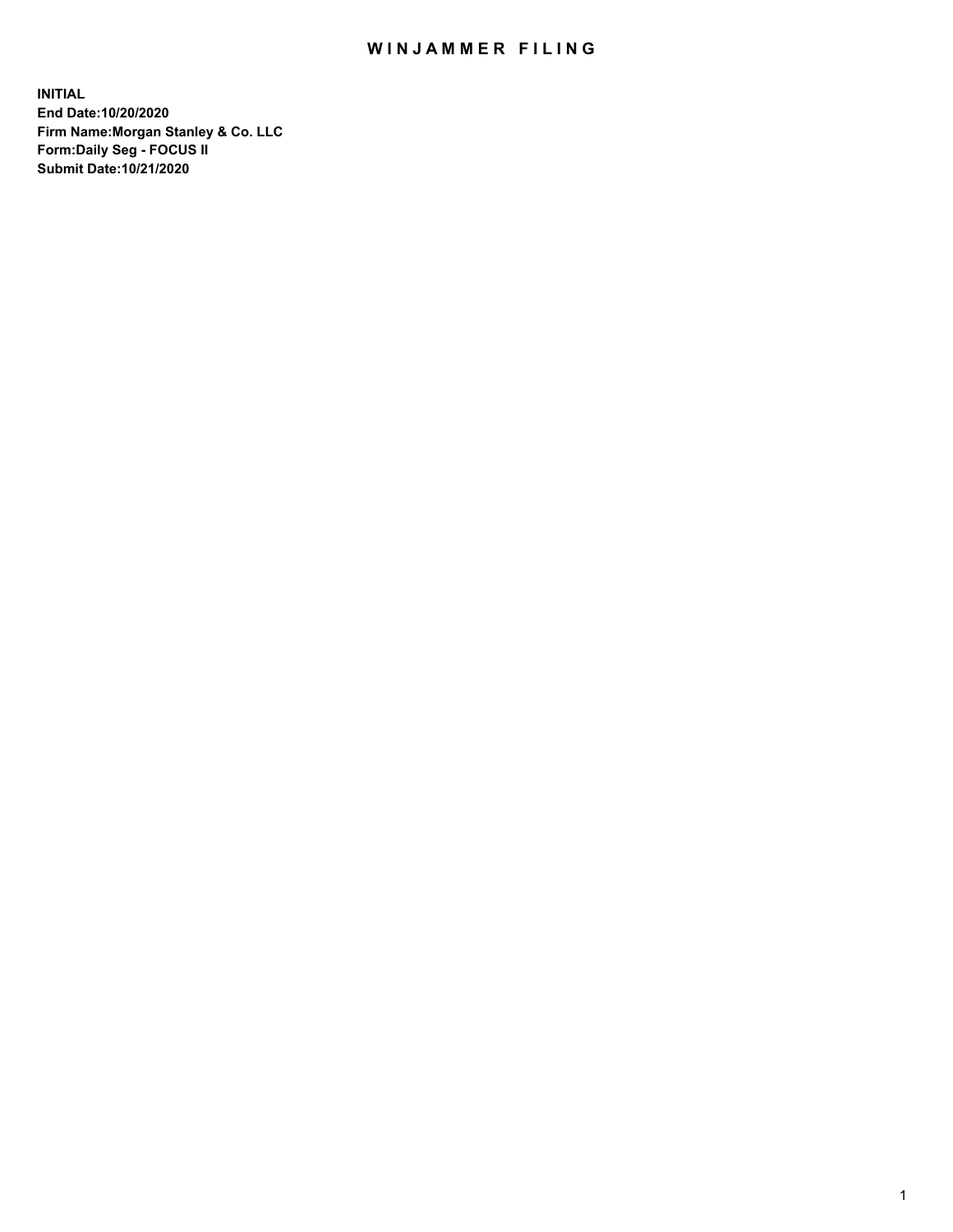**INITIAL End Date:10/20/2020 Firm Name:Morgan Stanley & Co. LLC Form:Daily Seg - FOCUS II Submit Date:10/21/2020 Daily Segregation - Cover Page**

| Name of Company                                                                                                                                                                                                                                                                                                               | Morgan Stanley & Co. LLC                               |
|-------------------------------------------------------------------------------------------------------------------------------------------------------------------------------------------------------------------------------------------------------------------------------------------------------------------------------|--------------------------------------------------------|
| <b>Contact Name</b>                                                                                                                                                                                                                                                                                                           | <b>Ikram Shah</b>                                      |
| <b>Contact Phone Number</b>                                                                                                                                                                                                                                                                                                   | 212-276-0963                                           |
| <b>Contact Email Address</b>                                                                                                                                                                                                                                                                                                  | Ikram.shah@morganstanley.com                           |
| FCM's Customer Segregated Funds Residual Interest Target (choose one):<br>a. Minimum dollar amount: ; or<br>b. Minimum percentage of customer segregated funds required:% ; or<br>c. Dollar amount range between: and; or<br>d. Percentage range of customer segregated funds required between:% and%.                        | 235,000,000<br><u>0</u><br><u>00</u><br>0 <sup>0</sup> |
| FCM's Customer Secured Amount Funds Residual Interest Target (choose one):<br>a. Minimum dollar amount: ; or<br>b. Minimum percentage of customer secured funds required:%; or<br>c. Dollar amount range between: and; or<br>d. Percentage range of customer secured funds required between:% and%.                           | 140,000,000<br><u>0</u><br><u>00</u><br>0 <sub>0</sub> |
| FCM's Cleared Swaps Customer Collateral Residual Interest Target (choose one):<br>a. Minimum dollar amount: ; or<br>b. Minimum percentage of cleared swaps customer collateral required:%; or<br>c. Dollar amount range between: and; or<br>d. Percentage range of cleared swaps customer collateral required between:% and%. | 92,000,000<br><u>0</u><br>0 Q<br>00                    |

Attach supporting documents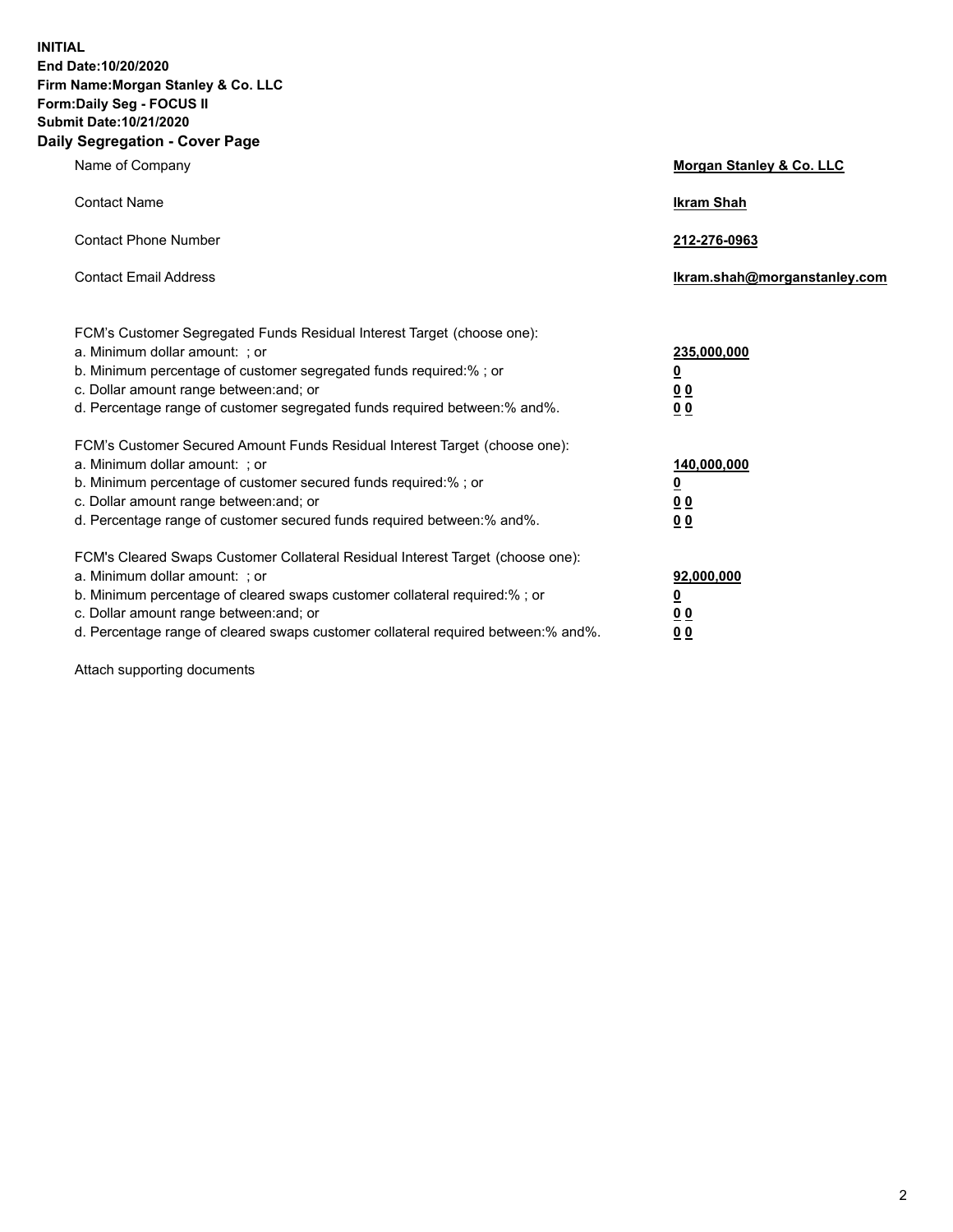## **INITIAL End Date:10/20/2020 Firm Name:Morgan Stanley & Co. LLC Form:Daily Seg - FOCUS II Submit Date:10/21/2020**

## **Daily Segregation - Secured Amounts**

Foreign Futures and Foreign Options Secured Amounts Amount required to be set aside pursuant to law, rule or regulation of a foreign government or a rule of a self-regulatory organization authorized thereunder 1. Net ledger balance - Foreign Futures and Foreign Option Trading - All Customers A. Cash **4,178,140,639** [7315] B. Securities (at market) **2,734,058,851** [7317] 2. Net unrealized profit (loss) in open futures contracts traded on a foreign board of trade **537,833,883** [7325] 3. Exchange traded options a. Market value of open option contracts purchased on a foreign board of trade **11,428,376** [7335] b. Market value of open contracts granted (sold) on a foreign board of trade **-17,472,955** [7337] 4. Net equity (deficit) (add lines 1. 2. and 3.) **7,443,988,794** [7345] 5. Account liquidating to a deficit and account with a debit balances - gross amount **40,858,007** [7351] Less: amount offset by customer owned securities **-40,337,985** [7352] **520,022** [7354] 6. Amount required to be set aside as the secured amount - Net Liquidating Equity Method (add lines 4 and 5) 7. Greater of amount required to be set aside pursuant to foreign jurisdiction (above) or line 6. FUNDS DEPOSITED IN SEPARATE REGULATION 30.7 ACCOUNTS 1. Cash in banks A. Banks located in the United States **376,607,102** [7500] B. Other banks qualified under Regulation 30.7 **829,684,149** [7520] **1,206,291,251** 2. Securities A. In safekeeping with banks located in the United States **481,764,202** [7540] B. In safekeeping with other banks qualified under Regulation 30.7 **28,355,678** [7560] **510,119,880** 3. Equities with registered futures commission merchants A. Cash **24,853,591** [7580] B. Securities **0** [7590] C. Unrealized gain (loss) on open futures contracts **-550,621** [7600] D. Value of long option contracts **0** [7610] E. Value of short option contracts **0** [7615] **24,302,970** [7620] 4. Amounts held by clearing organizations of foreign boards of trade A. Cash **0** [7640] B. Securities **0** [7650] C. Amount due to (from) clearing organization - daily variation **0** [7660] D. Value of long option contracts **0** [7670] E. Value of short option contracts **0** [7675] **0** [7680] 5. Amounts held by members of foreign boards of trade A. Cash **3,163,665,034** [7700] B. Securities **2,223,938,972** [7710] C. Unrealized gain (loss) on open futures contracts **538,384,504** [7720] D. Value of long option contracts **11,428,376** [7730] E. Value of short option contracts **-17,472,955** [7735] **5,919,943,931** 6. Amounts with other depositories designated by a foreign board of trade **0** [7760] 7. Segregated funds on hand **0** [7765] 8. Total funds in separate section 30.7 accounts **7,660,658,032** [7770] 9. Excess (deficiency) Set Aside for Secured Amount (subtract line 7 Secured Statement Page 1 from Line 8)

- 10. Management Target Amount for Excess funds in separate section 30.7 accounts **140,000,000** [7780]
- 11. Excess (deficiency) funds in separate 30.7 accounts over (under) Management Target **76,149,216** [7785]

**0** [7305]

**7,444,508,816** [7355]

## **7,444,508,816** [7360]

[7530]

[7570]

[7740] **216,149,216** [7380]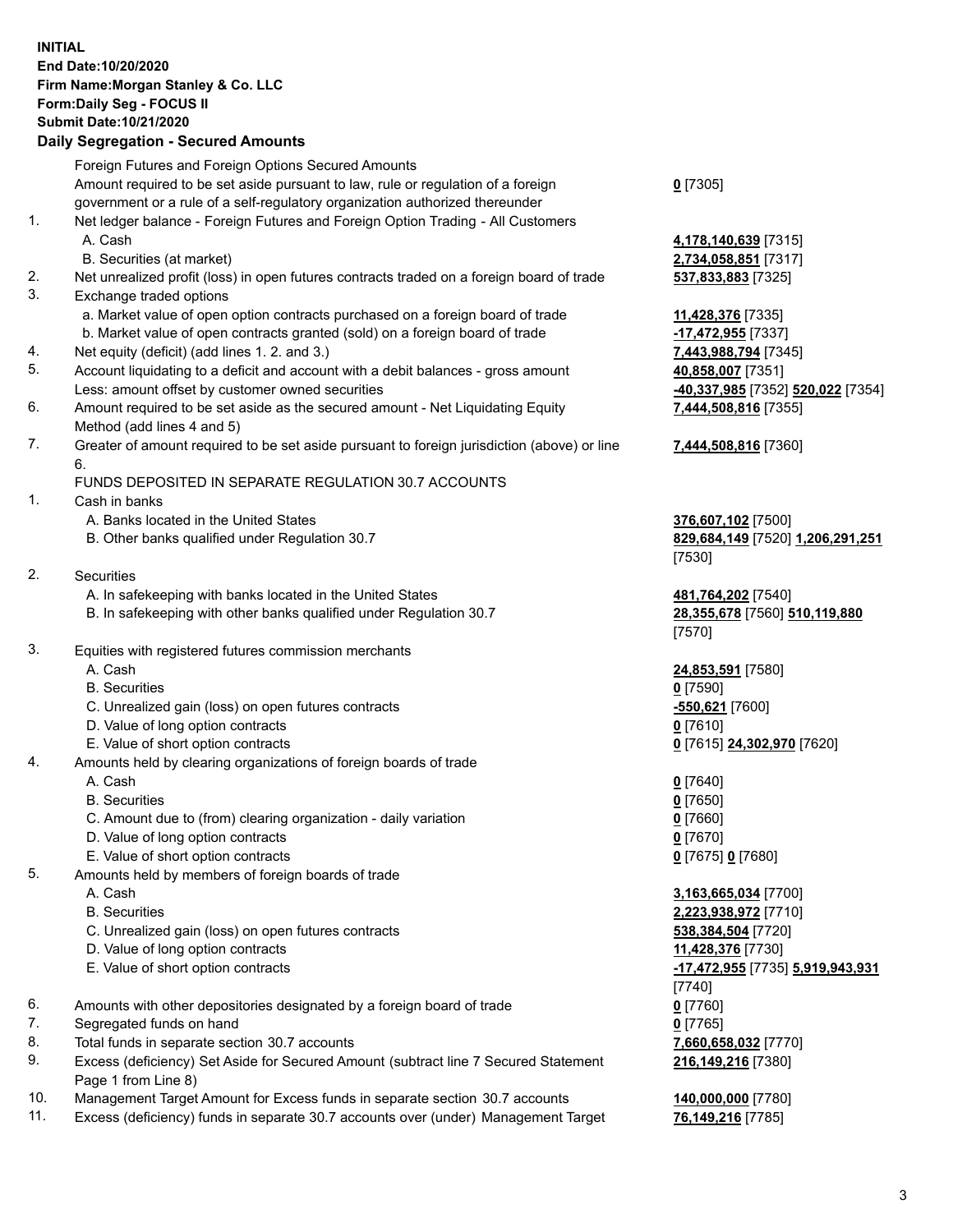|                | <b>INITIAL</b><br>End Date:10/20/2020<br>Firm Name: Morgan Stanley & Co. LLC<br>Form: Daily Seg - FOCUS II<br>Submit Date: 10/21/2020<br>Daily Segregation - Segregation Statement |                                    |
|----------------|------------------------------------------------------------------------------------------------------------------------------------------------------------------------------------|------------------------------------|
|                | SEGREGATION REQUIREMENTS(Section 4d(2) of the CEAct)                                                                                                                               |                                    |
| 1 <sub>1</sub> | Net ledger balance                                                                                                                                                                 |                                    |
|                | A. Cash                                                                                                                                                                            | 16,552,766,893 [7010]              |
|                | B. Securities (at market)                                                                                                                                                          | 8,574,393,031 [7020]               |
| 2.             | Net unrealized profit (loss) in open futures contracts traded on a contract market                                                                                                 | 180,510,022 [7030]                 |
| 3.             | Exchange traded options                                                                                                                                                            |                                    |
|                | A. Add market value of open option contracts purchased on a contract market                                                                                                        | 551,827,374 [7032]                 |
|                | B. Deduct market value of open option contracts granted (sold) on a contract market                                                                                                | -447,736,891 [7033]                |
| 4.             | Net equity (deficit) (add lines 1, 2 and 3)                                                                                                                                        | 25,411,760,429 [7040]              |
| 5.             | Accounts liquidating to a deficit and accounts with                                                                                                                                |                                    |
|                | debit balances - gross amount                                                                                                                                                      | 349,746,589 [7045]                 |
|                | Less: amount offset by customer securities                                                                                                                                         | -349,448,841 [7047] 297,748 [7050] |
| 6.             | Amount required to be segregated (add lines 4 and 5)                                                                                                                               | 25,412,058,177 [7060]              |
|                | FUNDS IN SEGREGATED ACCOUNTS                                                                                                                                                       |                                    |
| 7.             | Deposited in segregated funds bank accounts                                                                                                                                        |                                    |
|                | A. Cash                                                                                                                                                                            | 4,372,153,982 [7070]               |
|                | B. Securities representing investments of customers' funds (at market)                                                                                                             | $0$ [7080]                         |
|                | C. Securities held for particular customers or option customers in lieu of cash (at                                                                                                | 942,272,250 [7090]                 |
|                | market)                                                                                                                                                                            |                                    |
| 8.             | Margins on deposit with derivatives clearing organizations of contract markets                                                                                                     |                                    |
|                | A. Cash                                                                                                                                                                            | 12,824,630,366 [7100]              |
|                | B. Securities representing investments of customers' funds (at market)                                                                                                             | $0$ [7110]                         |
|                | C. Securities held for particular customers or option customers in lieu of cash (at<br>market)                                                                                     | 7,632,120,781 [7120]               |
| 9.             | Net settlement from (to) derivatives clearing organizations of contract markets                                                                                                    | -88,751,754 [7130]                 |
| 10.            | Exchange traded options                                                                                                                                                            |                                    |
|                | A. Value of open long option contracts                                                                                                                                             | 551,827,374 [7132]                 |
|                | B. Value of open short option contracts                                                                                                                                            | <u>-447,736,891</u> [7133]         |
| 11.            | Net equities with other FCMs                                                                                                                                                       |                                    |
|                | A. Net liquidating equity                                                                                                                                                          | 12,638,778 [7140]                  |
|                | B. Securities representing investments of customers' funds (at market)                                                                                                             | $0$ [7160]                         |
|                | C. Securities held for particular customers or option customers in lieu of cash (at<br>market)                                                                                     | $0$ [7170]                         |
| 12.            | Segregated funds on hand                                                                                                                                                           | $0$ [7150]                         |
| 13.            | Total amount in segregation (add lines 7 through 12)                                                                                                                               | 25,799,154,886 [7180]              |
| 14.            | Excess (deficiency) funds in segregation (subtract line 6 from line 13)                                                                                                            | 387,096,709 [7190]                 |
| 15.            | Management Target Amount for Excess funds in segregation                                                                                                                           | 235,000,000 [7194]                 |
| 16.            | Excess (deficiency) funds in segregation over (under) Management Target Amount                                                                                                     | 152,096,709 [7198]                 |

Excess